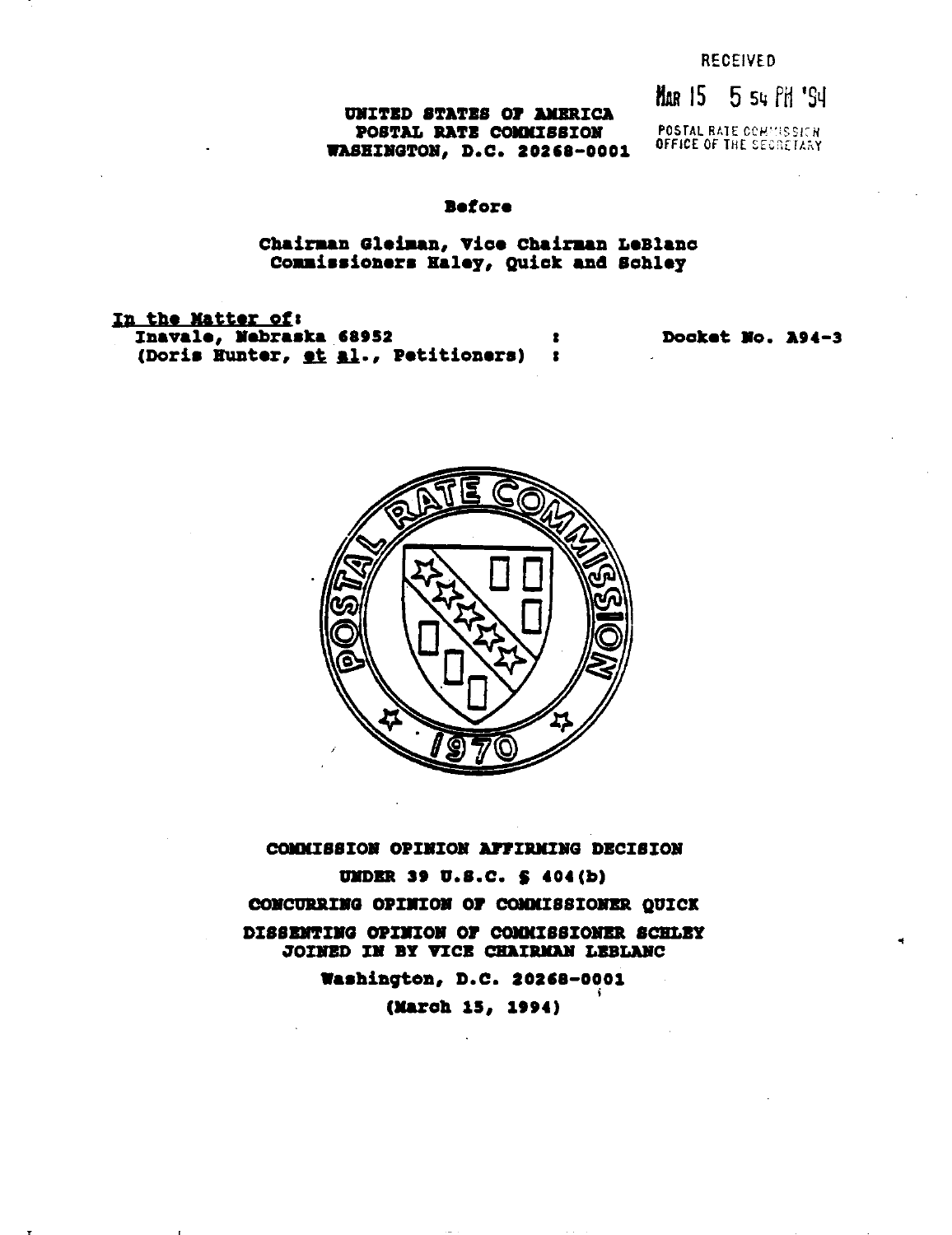### I. Introduction and Summary

This opinion is issued pursuant to section 404(b) of the Postal Reorganization Act [39 U.S.C. S 404(b)]. We affirm the Postal Service's decision to consolidate the Inavale, Nebraska, post office and replace it with <sup>a</sup> contractor-operated Community Post Office. As explained in greater detail below, we find, after considering section 404(b) of the Act and the applicable regulations, that the Postal Service acted within the statutory guidelines in making its decision.

Procedural history of appeal. On November 16, 1993, the Commission received an appeal letter from Doris Hunter, opposing the Postal Service's decision to consolidate the Inavale, Nebraska, post office and convert it into <sup>a</sup> contractor-operated community Post Office. The Commission established Docket No. A94-3 for review of the Postal Service's record. The Commission has received 34 additional letters concerning the Postal Service's decision, including one from Michaelle strickland, who enclosed a petition signed by 51 people. These letters have been consolidated into this docket. The Postal service filed its "Comments" on January 10, 1994.

# II. Commission Review

### A. Summary of the Postal Service's Determination

The Postal Service has decided to consolidate the Inavale post office and substitute a contractor-operated Community Post Office under the administrative control of the Red Cloud post office, located six miles away. The Postal Service promises that the Community Post Office will provide at least the same number of hours of service as the current office. Final Determination at 1.

At this time, 43 post office boxes at the Inavale office are rented, and two customers use general delivery. Eighty Inavale customers receive delivery along a rural route. The Inavale post office is open <sup>33</sup> hours per week, but the lobby is open for more than 50 hours per week so that customers can get mail from their post office boxes during those periods also. On an average day, the Inavale post office receives 441 pieces of mail and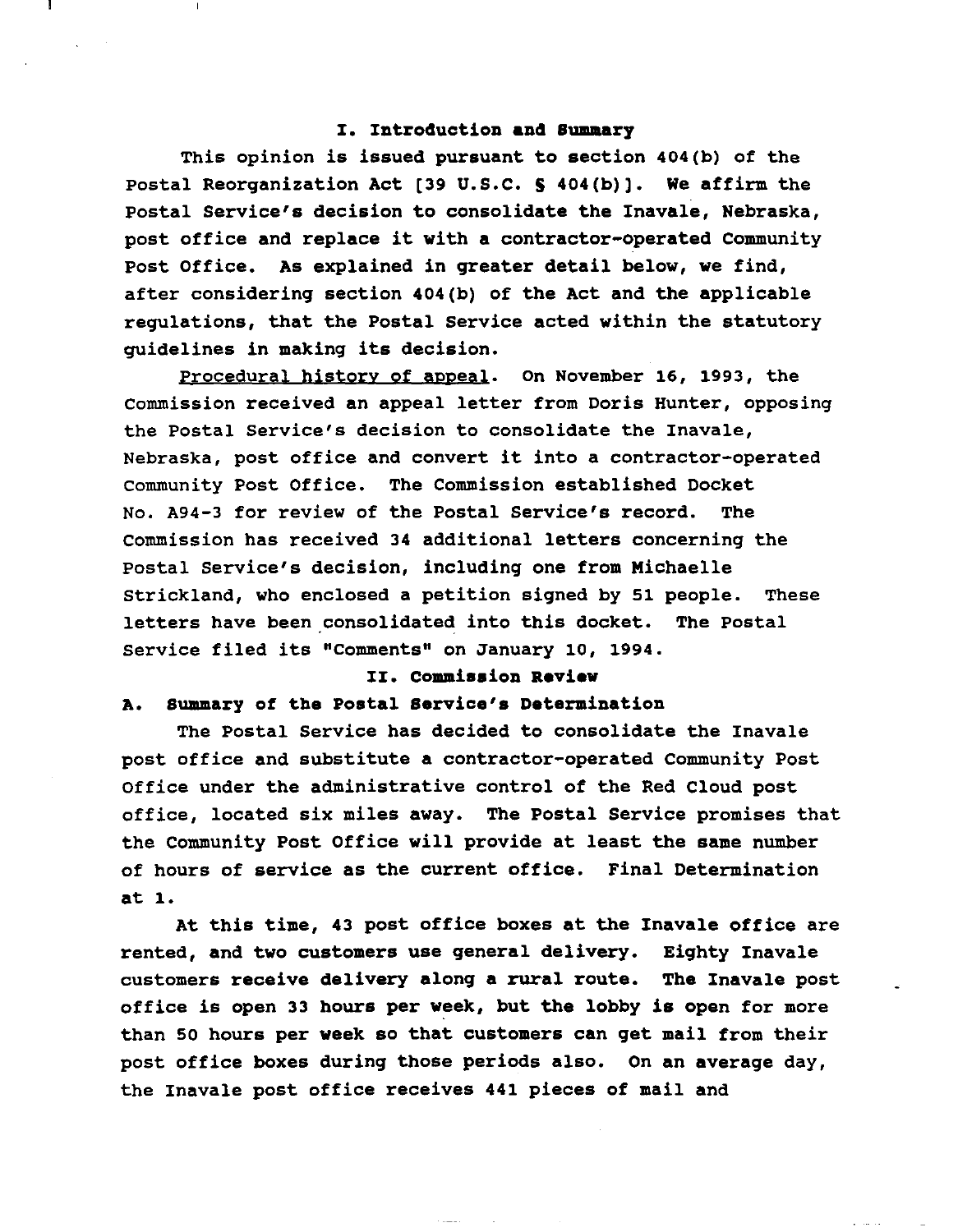### Docket No.  $A94-3$  - 2 -

dispatches 112. The annual cost of operating the Inavale post office after appointing a new postmaster is estimated to be \$24,038. The annual cost for the Community Post Office is estimated to be \$12,000. The nearest alternative post office is at Red Cloud. Eighty post office boxes are available for rent there, and its lobby is open <sup>24</sup> hours <sup>a</sup> day.

Inavale is a small community in southern Nebraska. Two churches serve the community. Agriculture plays an important part in the economic life of the community. Inavale businesses include Valley Mutual Insurance company, Gayle Shockley Feeds, M & N Grain, Gala Gardens retirement home and Ladman's Nursery.

# B. Procedural Requirements: 39 U.S.C. § 404(b)

The procedural requirements for providing notice of the Postal Service's intention to consolidate a post office and an opportunity for public comment are found at section  $404(b)$  of the Act as well as section 113.2 of the Domestic Mail Manual.' On May 28, 1992, the Postal Service sent questionnaires to the customers of the Inavale post office. The Postal Service received forty-two replies. The Postal service held a community meeting on June 27, 1992. Twenty-two residents attended the meeting. On September 14, 1992, the Postal Service posted the consolidation proposal and invitation for public comment at the Inavale and Red Cloud post offices. Six comments were received.

The Petitioners have raised no complaints regarding the Postal Service's actions with respect to following the procedure established in its regulations. Having reviewed the Administrative Record before us for consistency with the governing law and regulations, we find no reversible error.

When the Postal Service issued its July 1, 1993, edition of the Domestic Mail Manual, it put this section in what it termed the Transition Book to the Domestic Mail Manual.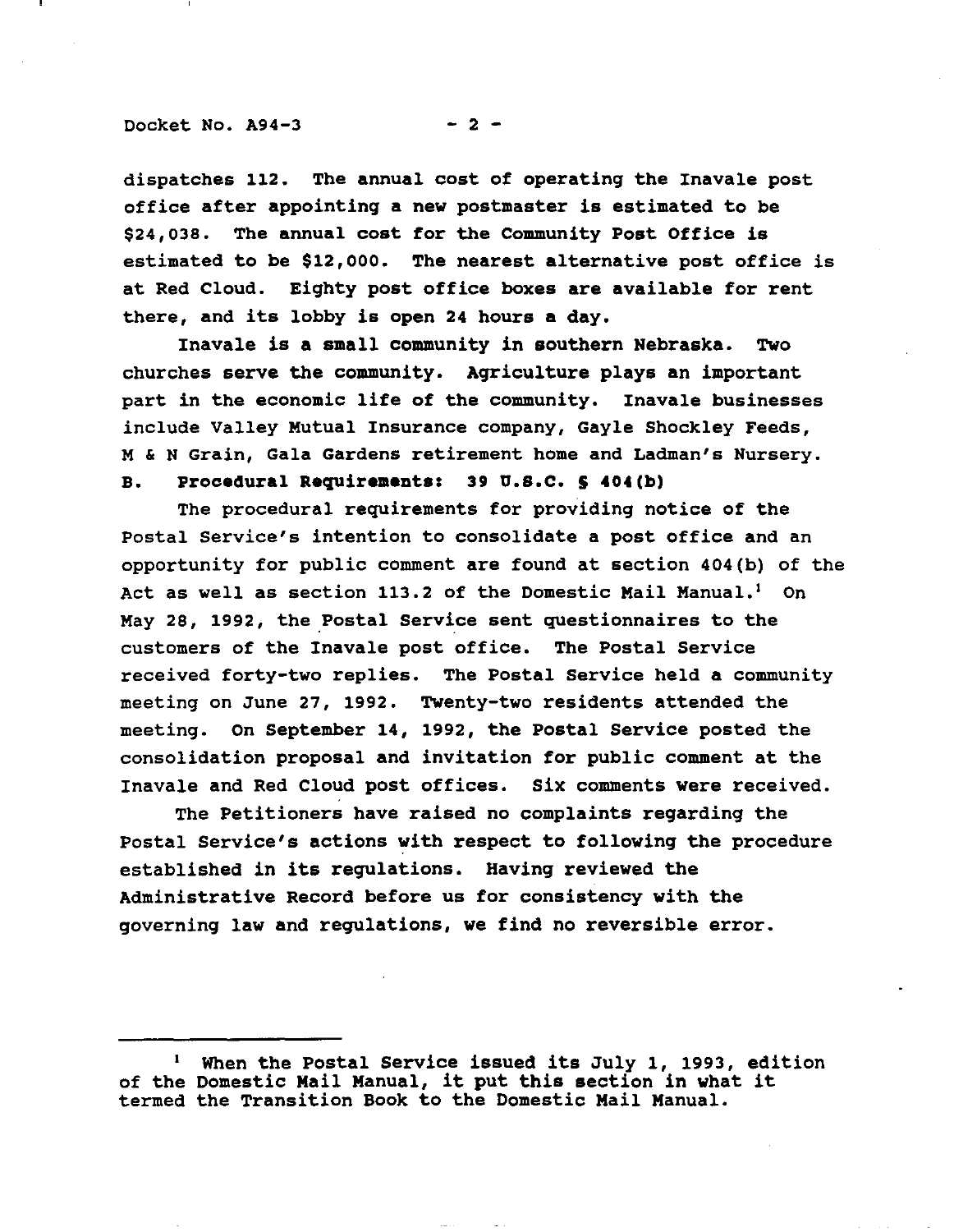Docket No.  $A94-3$  - 3 -

C. Substantive Criteria to be Considered by the Postal Service Before Consolidating a Post Office: 39 U.S.C. § 404(b)

When makinq a decision to consolidate a post office, the postal Service must follow a procedure which affords patrons the opportunity to present their opinions. Additionally, the Postal Service must consider four specific factors (as well as any others deemed necessary): effect on community, effect on employees, whether a maximum deqree of effective and regular postal services will be provided, and economic savinqs. In our review, we examine the Postal Service's consideration of each statutory criterion and determine whether the Service made the required findinqs concerninq each factor, and whether those findinqs are supported by substantial evidence in the record and are otherwise in accordance with the requirements of the Act.

# 1. service to **be** Substituted

The Petitioners worry about the level of service that a contractor miqht provide. They fear that the contractor miqht employ less-than-adequate help and that the sanctity of the mail miqht not be protected.

In its Comments, the Postal Service points out that it will provide supervision and guidance to the Community Post Office's operator, who will be subject to the same rules and regulations which make up the directives postal employees are obliqed to follow. According to the Postal Service, high quality will be insured by the process used to select the contractor. The selection criteria include the prospective contractor's ability and the quality and location of the proposed facility. A bond will be required of the person who receives the contract. The Postal Service cites a letter from the Red Cloud postmaster, statinq that his office is able to provide the necessary administrative services for a Community Post Office in Inavale. Comments at 4-5; Record Item No. 25.

The Commission has received an unusually larqe number of appeal letters from members of the Inavale community. The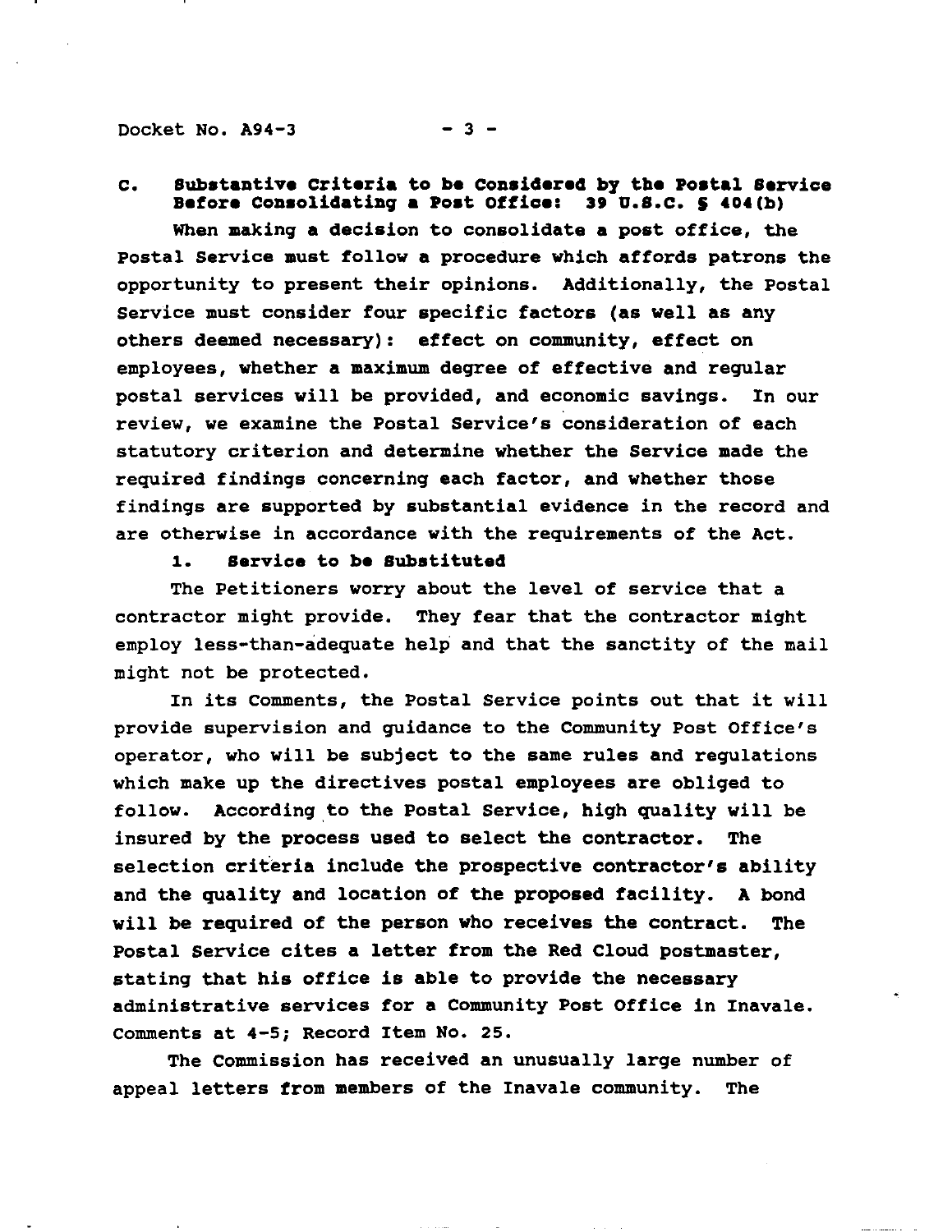#### Docket No.  $A94-3$

petition with 51 signatures also shows strong support for the retention of the present type of service. However, throughout the Postal Service's decisionmaking process, a significant percentage of the Inavale residents participating in that process agreed to the planned consolidation. Of the forty-two households returning questionnaires, fifteen said they favored the change and eighteen said they had no opinion. Of the six comments responding to the posted Proposal, two were favorable. See Final Determination at 1, 4. Even after we take into account Petitioner Michaelle Strickland's statement that quite a few people in the community have changed their minds since the Postal service held its meeting on June 27, 1992, it appears that <sup>a</sup> significant number of Inavale residents find no fault with the Postal Service's decision to establish a community Post Office.

Taking into account the level of concurrence and support the Postal Service has garnered for the consolidation, we find that the Postal Service has fulfilled its statutory obligations in making its decision. Furthermore, the record supports the Postal Service's finding that a Community Post Office should be able to provide the postal services now used by the Inavale community. In its Comments and throughout the decisionmaking, the Postal Service has explained the mechanisms designed to assure that community Post Offices provide a high level of service to communities in which they are appropriate. In addition, the Postal Service promises that the consolidation will not result in the residents getting their mail later in the day. It also promises that the Community Post Office will provide at least the same number of window hours as the current office.

2. Loss of Rights After Consolidation

Many of the Petitioners object to the consolidation on the ' grounds that the Postal Service could close the Community Post Office without consulting the affected community or considering their views. "We know that once we are deprived of our present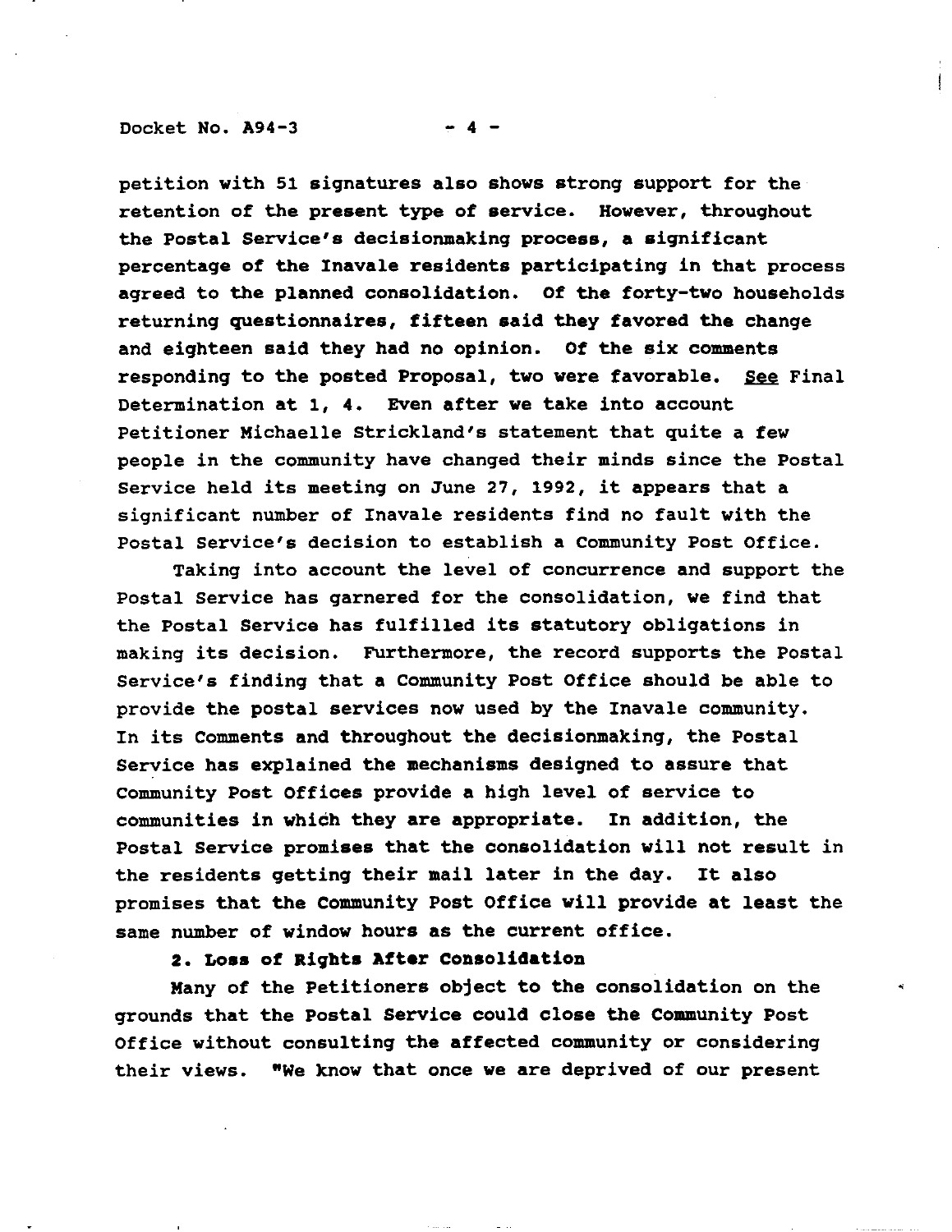Docket No.  $A94-3$  - 5 -

post office we no lonqer come under the protection of the Reorqanization Act and are at the mercy of the Postal Service."

The Postal Service calls its intentions reqardinq the Community Post Office "unequivocal." It lists the points in the record in which it identifies its plan to establish <sup>a</sup> Community Post Office. The Postal Service adds that it would not close the Community Post Office without proper justification and approval of the Senior Vice President, CUstomer Services and Sales. Comments at 5.

We are acceptinq the Postal Service's findinqs on this point, after considerinq the serious issues raised by the Petitioners. We share the Petitioners' concern that the Postal Service believes there are no external restrictions on its authority to close the Inavale community Post Office at some future date without providinq any opportunity for the affected customers to present their views. The statute intends that, when the Postal Service is planninq to close the only retail facility servinq a community, the people livinq in that community have the riqht to participate by offerinq their views and havinq them considered as part of a formal decisionmakinq process. The affected customers also have the riqht to appeal to the Postal Rate Commission, askinq it to review the Postal Service's decisionmakinq for consistency with the statute. However, we have no assurances from the Postal service that it would accept the Commission's jurisdiction. In this case, we are not requirinq such assurances before affirminq the Postal Service's determination. As the Postal Service points out, the record contains no suqqestion that it has any intention of closinq the Inavale community Post Office at some time in the future.

We recoqnize the concern that is raised by the perception of instability in the structure of Community Post Offices. Althouqh it miqht be easier to substitute one postal employee for another than one contractor for another, the contract does call for notice before cancellation, which allows time to obtain another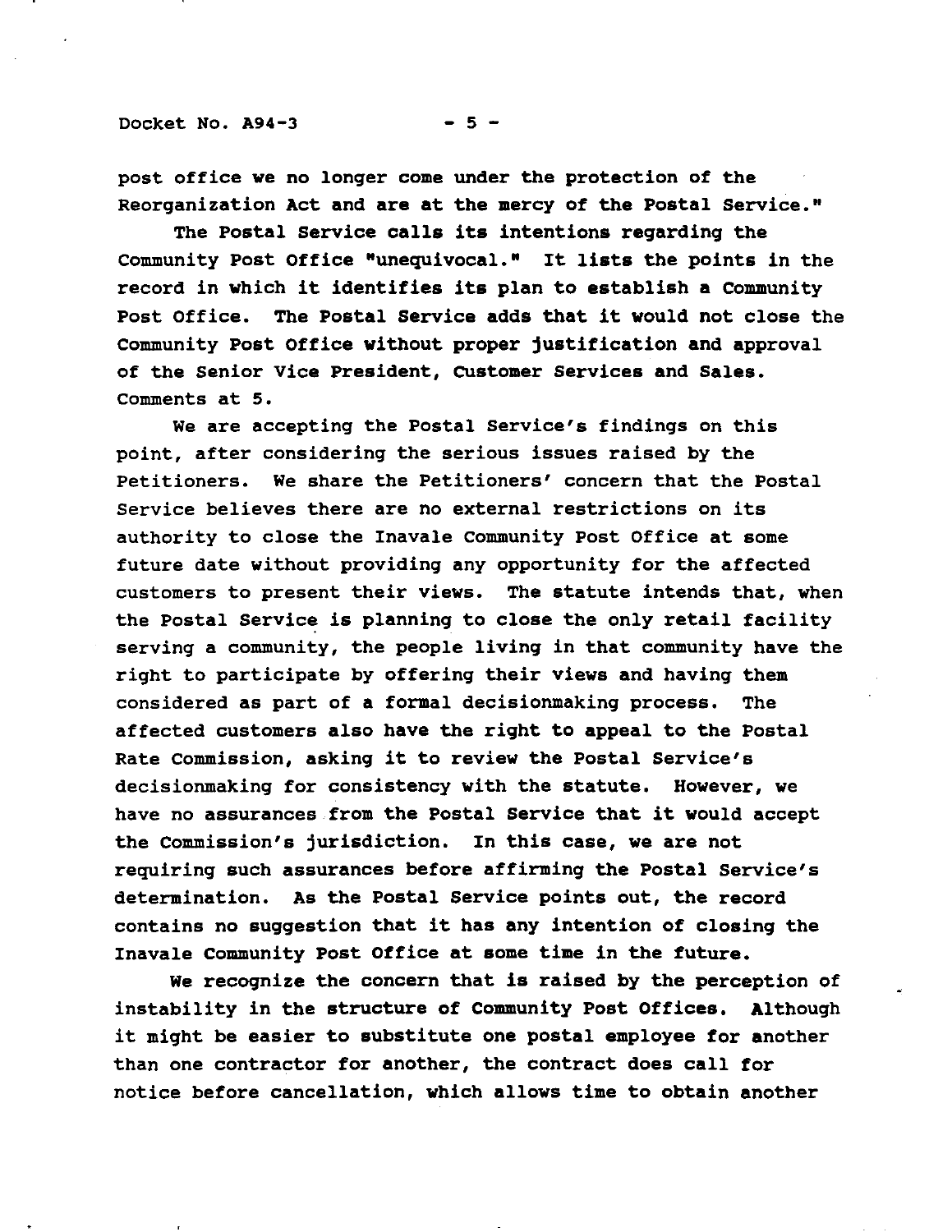#### Docket No.  $A94-3$  - 6 -

contract. If <sup>a</sup> sudden change of circumstance prevents the contractor from continuing to operate the office, there is no indication that the Postal Service cannot provide service with a postal employee until a new contract is signed.

# 2. Effect on Employees and "Other Factors"

The Petitioners have raised no specific issues regarding the Postal Service's findings and conclusions concerning the effect on employees and "other factors" criteria in the statute [sections 404(b)(2)(B) and (E)]. Having reviewed the Postal Service's findings and conclusions regarding these matters, we find them consistent with the statute and with the Postal Service's own regulations. We therefore affirm the Postal service's treatment of these factors on the basis of the discussion in the record.

## III. Conclusion

For the reasons described above, we find that the determination to consolidate the Inavale, Nebraska, post office meets the standards of <sup>39</sup> U.S.C. <sup>S</sup> 404(b), and it is therefore affirmed.

By the Commission. (S E A L)

 $\mathcal{N}$ . Vicones L. Mart

Charles L. Clap<del>ì</del> Secretary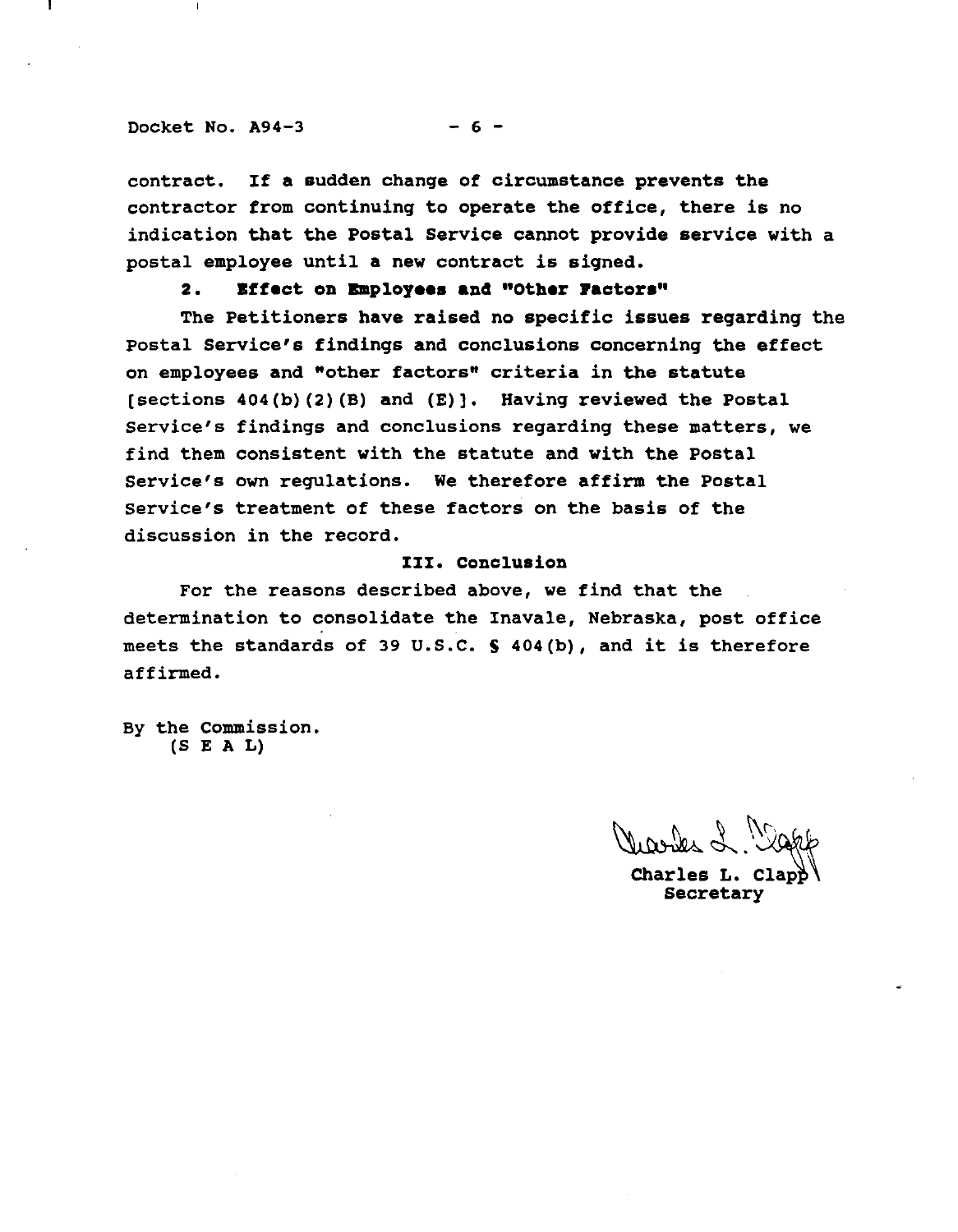#### CONCURRING OPINION OF COMMISSIONER QUICK

I reiterate here my concerns originally expressed in the matter of the Waka, Texas, post office. In that case, as in the instant case of Inavale, Nebraska, the Postal Service proposed to replace its existing post office with <sup>a</sup> contractor-operated "community post office." I believe the Postal Service here as well followed its procedures, and considered the factors set forth in 39 U.S.C. 404(b), before deciding to consolidate the Inavale, Nebraska, post office. However, the Postal Service does not consider these same procedures and statutory factors applicable to community post offices.

The Postal Service has the authority and the ability to remedy this situation and assure that individuals and communities do not lose their uncontested rights of appeal. However, it would be wrong in the current instance to hold the Postal Service to this requirement given that the Inavale, Nebraska, consolidation was already a matter on appeal before the Commission when the decision in Waka, Texas was published.

with the disposition of this case, the Commission no longer has before it an appeal of any post office consolidations. <sup>I</sup> will review subsequent appeals of Postal Service decisions to consolidate post offices and establish a community post office to determine whether the Postal Service intends to provide individuals and communities with the protection inherent in 404(b) whenever it considers closing <sup>a</sup> community post office.

H. Edward Quick, commissioner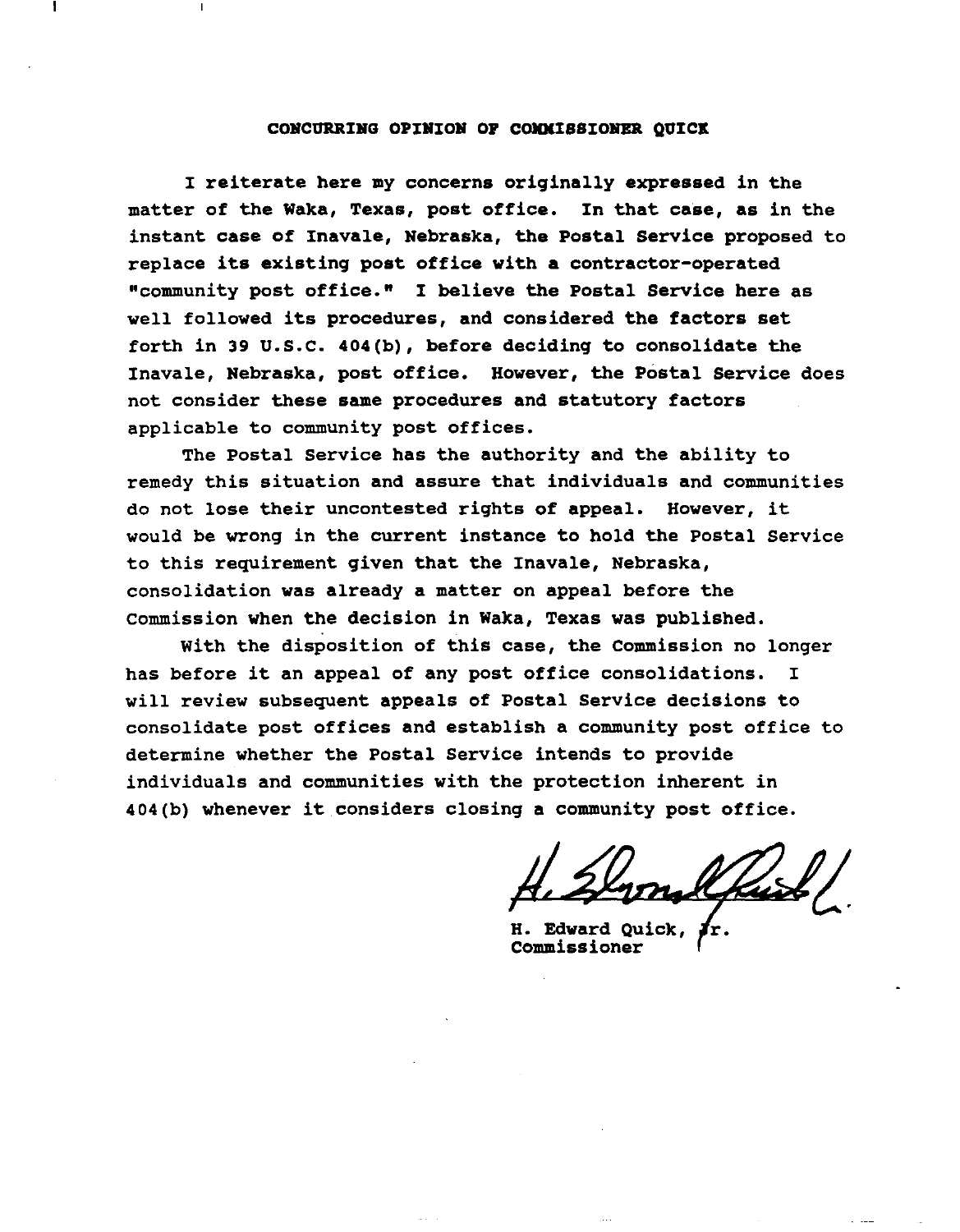## DISSENTING OPINION OF COMMISSIONER SCHLEY, JOINED IN BY VICE CHAIRMAN LEBLANC

We would remand this matter to the Postal Service for further consideration for the reasons stated in our dissent in Docket A94-1 (Waka, TX). As we stated, the Commission takes its responsibilities with regard to appeals of Postal Service decisions to close a post office very seriously. Congress intended that we should. The appeal process through the Commission is the only manner in which citizens affected by the closing of a post office can make their views known and protect their post office and mail service. The commission's role is basically to insure that the u.S. Postal Service has complied with the letter and spirit of the law regarding the closing of post offices. We all recognize that when population shifts, and <sup>a</sup> post office is no longer needed, prudent management dictates that it should be closed.

In the case of the appeal for Inavale, Nebraska, the case is somewhat less burdensome, both to the residents and the Commission, because the Postal Service intends to replace the current post office with a contract facility, or community post office, rather than eliminating it altogether. Nevertheless, the citizens of Inavale have raised legitimate issues which the Postal Service should understand will be taken into consideration in future appeals. One is the financial savings from closing this office are not large, and the Postal Service has other opportunities to save significantly more by prudent management. No one could seriously challenge that argument.

A second, far more important concern expressed by some residents is that they have no assurances that in the future the Postal Service will not close the contract office. The Commission agrees with this concern, and views it as the fundamental issue in this case. The Commission's long-standing interpretation of the law is that patrons have the right to appeal through the U.S. Postal Rate Commission the closing of a contract office. We are not talking about when a contract might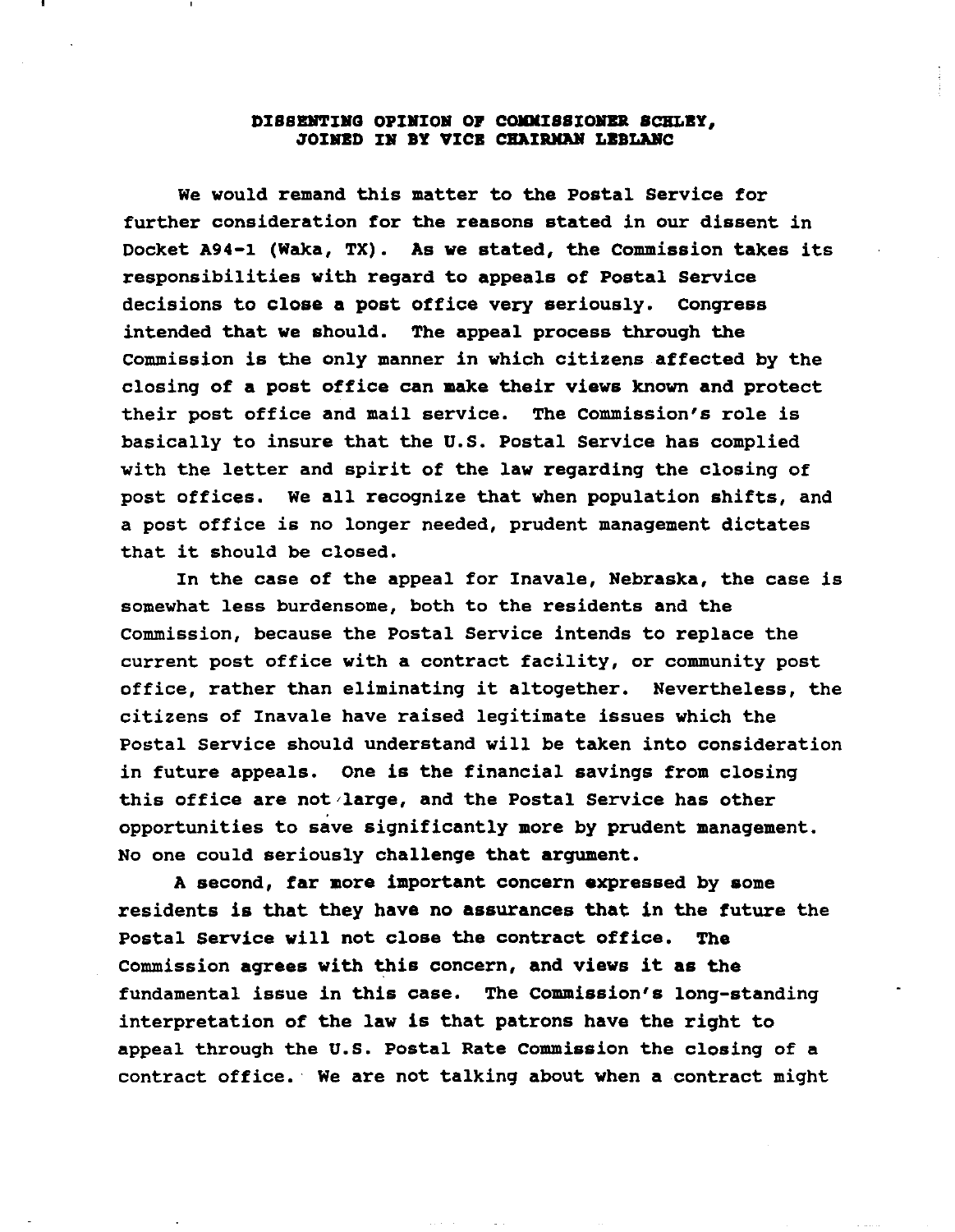be terminated because of a problem with the contractor, but rather when a contract for a community post office is terminated with no intention to find another contractor. Indeed, legislation was introduced in the 102nd Congress to clarify that portion of the law by requiring the Rate Commission to also consider appeals from the closing of contract offices. A brief history may be in order on this point.

In 1976, Congress amended the Postal Reorganization Act to provide patrons of post offices an avenue of appeal of Postal Service decisions to close or consolidate that office. The appeal procedure, particularly, is a protection to citizens living in the rural areas of our country. Since 1970, when the Postal Reorganization Act originally passed, S 101(b) of title 39, united States Code specifically has stated:

> The Postal Service shall provide a maximum degree of effective and regular postal services to rural areas, communities, and small towns where post offices are not self-sustaining. No small post office shall be closed solely for operating at <sup>a</sup> deficit, it being the specific intent of the Congress that effective postal services be insured to residents of both urban and rural communities.

In 1976 Congress felt that this section did not provide enough protection to the public after monitoring six years' actions of the Postal Service. The 1976 amendments to the Act added S 404(b) which provided an appeal to the Postal Rate commission, and established criteria and procedures· for the Postal Service to follow. One of the five criteria, listed in subsection (2)(C) is,

> whether such closing or consolidation is consistent with the policy of the Government, as stated in section 101(b) of this title, that the Postal service shall provide a maximum degree of effective and regular postal services to rural areas, communities, and small towns where post offices are not self-sustaining;

> > $\Delta \Delta \Delta \Delta \Delta \Delta \Delta$

L

 $\mathbf{I}$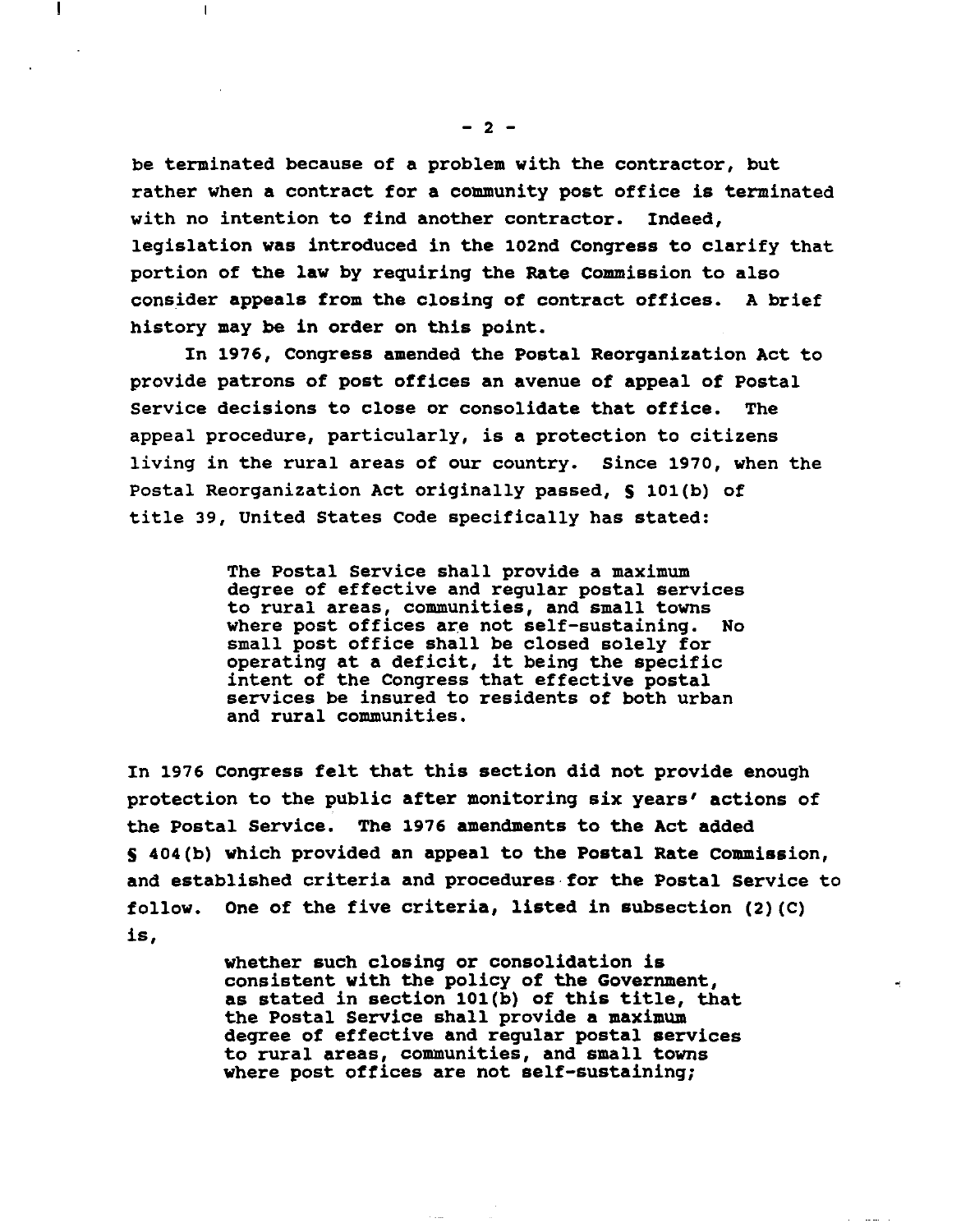The Postal Service contends that these procedures and this Government policy do not apply to community post offices, and it applies 5 404(b) procedures only to "independent post offices" as defined by the Postal Service. The Postal Rate Commission has consistently interpreted 5 404(b) to apply to community post offices when they are the sole source of postal services to a community. See generally Commission Opinion Remanding Determination for Further Consideration, Docket No. A83-30 (Knob Fork, WV) January 18, 1984 at 2-10.

This leaves this Commission with a dilemma. Often the Postal Service proposes to consolidate a small rural post office with another and to replace the small office with a community post office, a retail outlet run by a postal contractor. The Postal Service claims that the citizens will be offered virtually identical services, and suggests that it will carefully consider any sUbsequent decisions to close that office. The Postal Service argument overlooks the fact that under its limited definition of "post office" the patrons of a community post office no longer have the protection of 5 404(b). Those patrons are left with the provisions of the pre-1976 law Which congress found was inadequate to protect citizens from the actions of the Postal Service.

If the Postal Rate Commission's interpretation of 5 404(b) were followed by the Postal Service, patrons of community post offices would not lose that statutory protection. until the Postal Service acknowledges the existence of that protection, the Postal Rate Commission should give heavy weight to the effect of the Postal service's present interpretation of <sup>S</sup> 404(b) when it reviews appeals from a consolidation of a rural post office in which a post office is replaced by a community post office.

We believe that in this case, the Postal Service has not adequately described the effect of this consolidation and the loss of patrons' rights; further, it has totally failed to address the concerns of the 1976 amendments that the policy of the Government, as stated in <sup>S</sup> 101(b) is that "the Postal Service

ista.

 $-3 -$ 

L